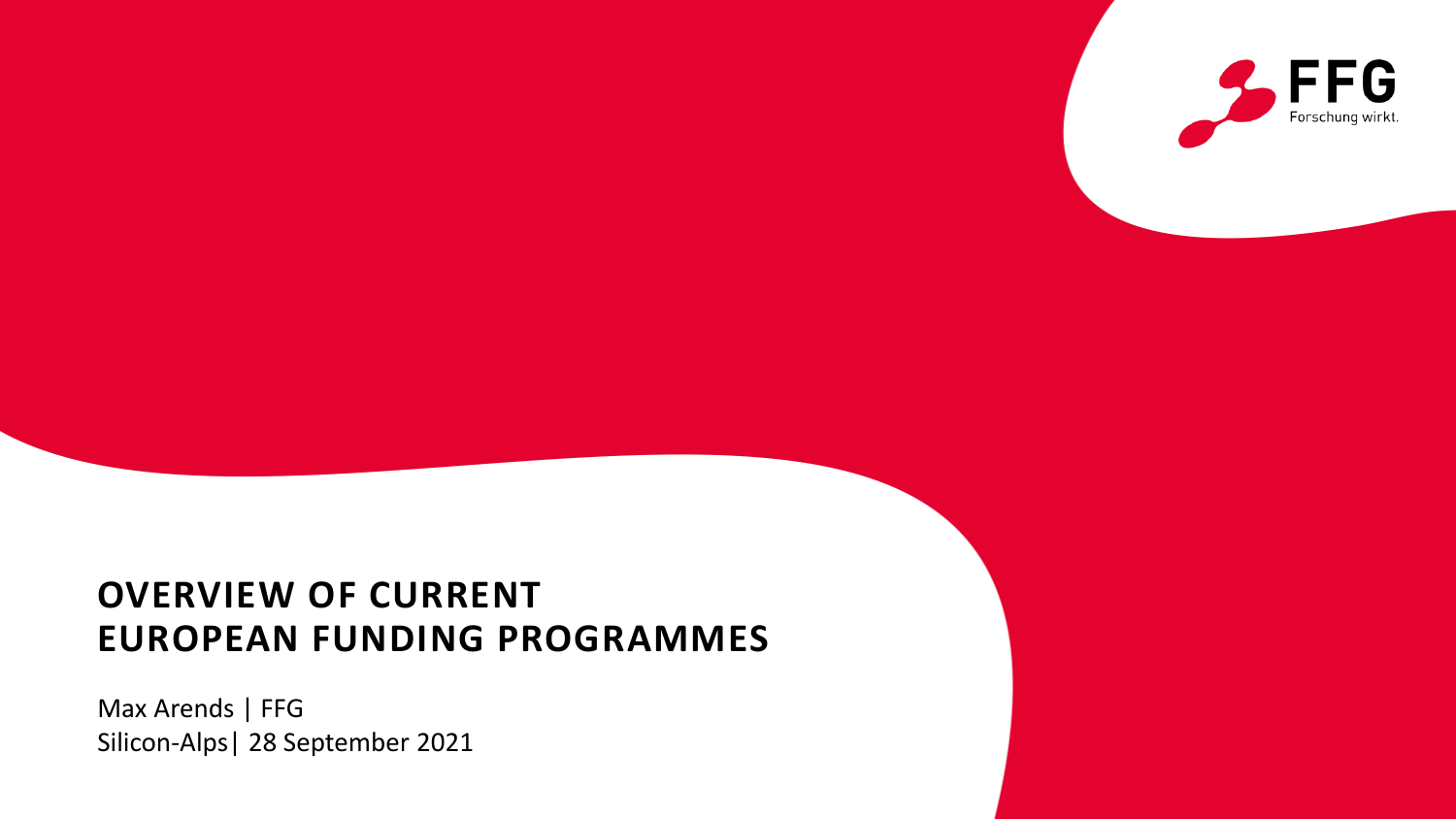# **HORIZON EUROPE & DIGITAL EUROPE PROGRAMME**



| <b>Horizon Europe</b>                                                                                                                                                             | <b>DIGITAL Europe</b>                                                                                                                                                                | <b>Horizon Europe Cluster 4 and</b><br>Digital Europe Programme will                                            |
|-----------------------------------------------------------------------------------------------------------------------------------------------------------------------------------|--------------------------------------------------------------------------------------------------------------------------------------------------------------------------------------|-----------------------------------------------------------------------------------------------------------------|
| Supports the earlier stages of the innovation<br>chain<br>Fund research and innovation (R&I)<br>activities, including preliminary testing,<br>proof of concept and pilot projects | Enables the technological deployment<br>Large scale pilots in real conditions<br>$\bullet$<br>Take over successful research results and use<br>$\bullet$<br>them for new deployments | be managed by the same EU<br>Executive Agency in order to<br>ensure further coherence<br>between the programmes |
| Research<br>Innovation                                                                                                                                                            | Deployment<br>Full<br>und pre-<br>operation<br>operation                                                                                                                             |                                                                                                                 |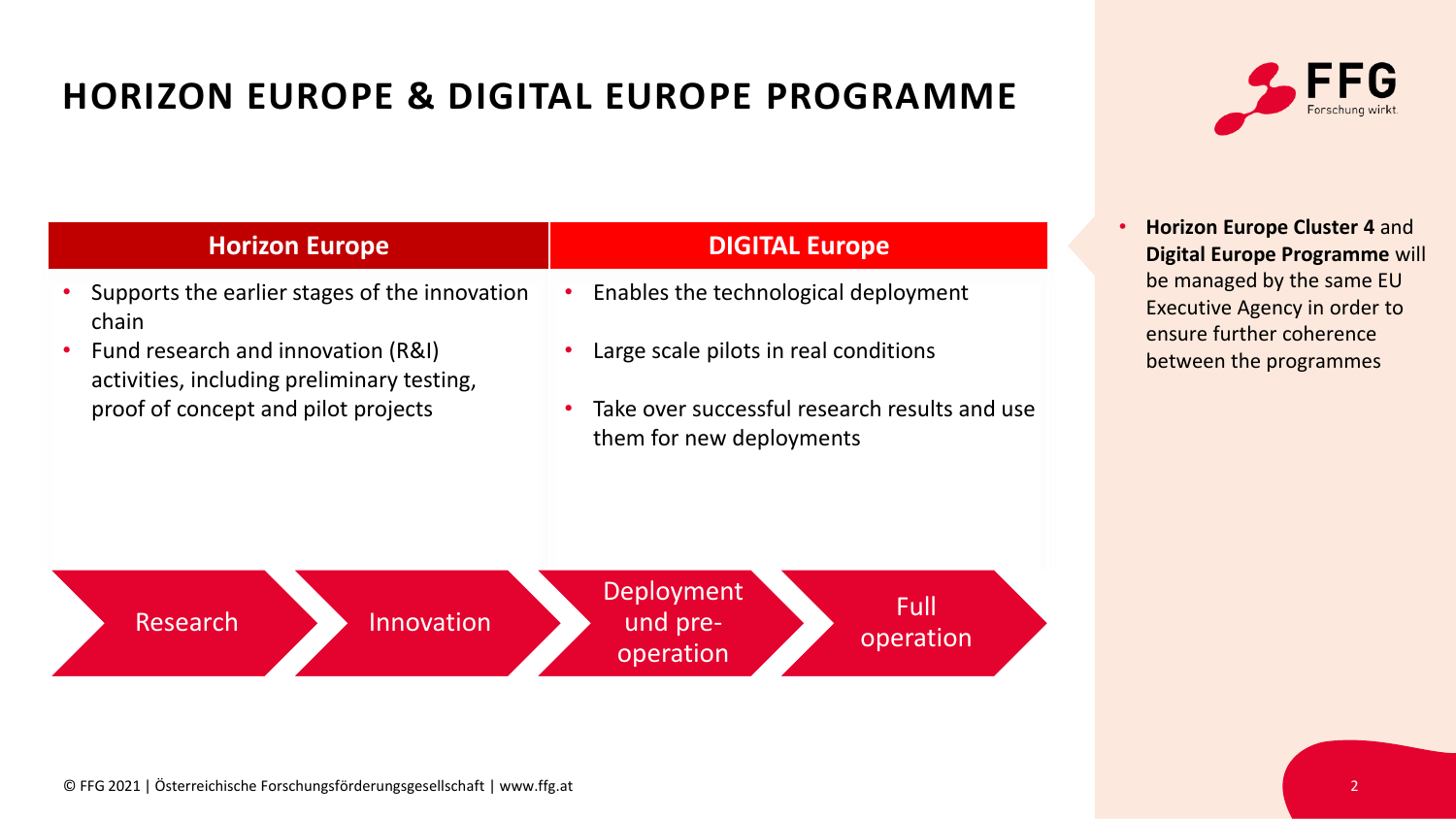

© FFG 2020 | Österreichische Forschungsförderungsgesellschaft | www.ffg.at 3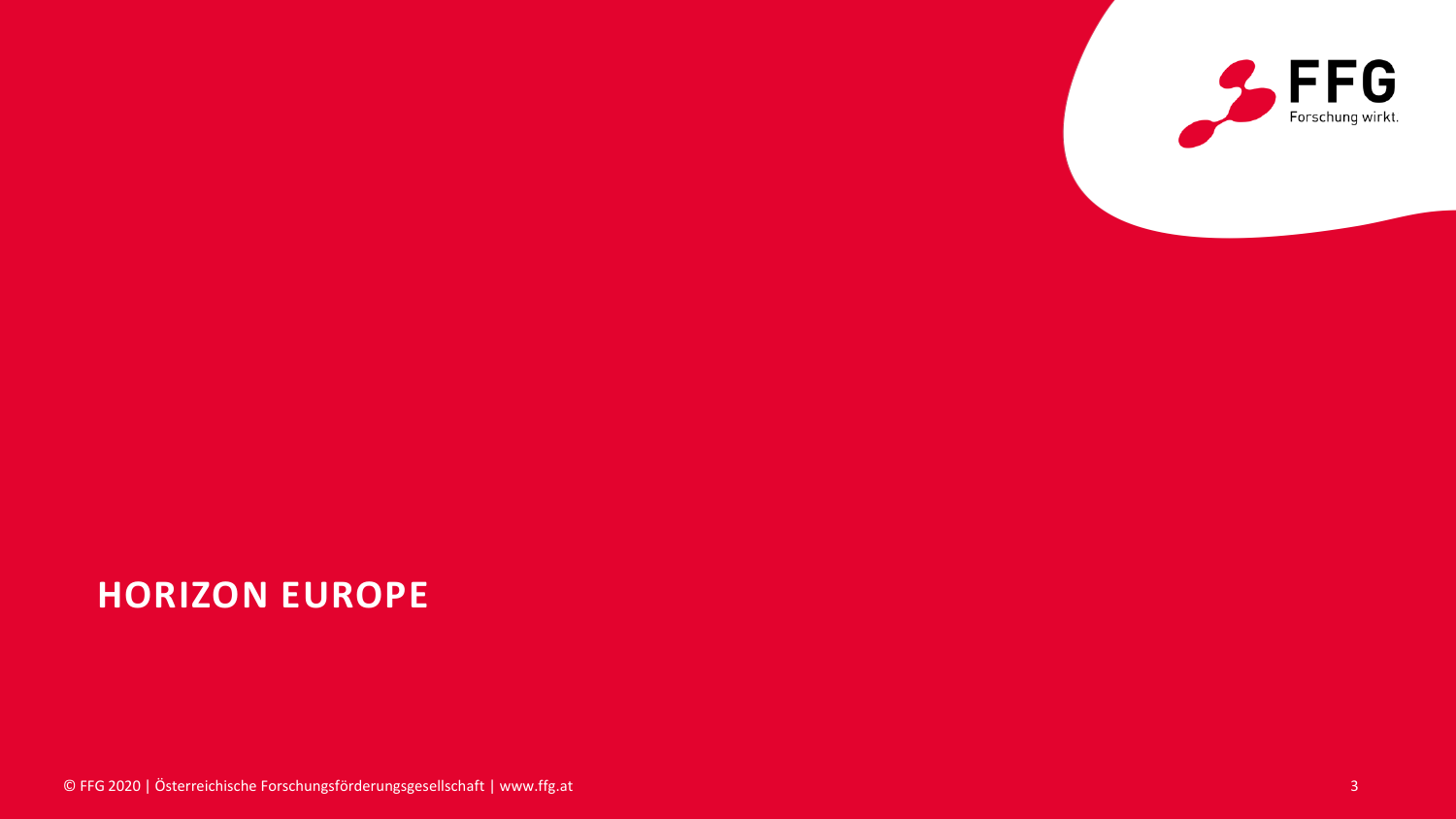© FFG I Österreichische Forschungsförderungsgesellschaft I www.ffg.at

**STRUCTURE** 

**Mission Areas**

- Adaptation to climate change, including societal transformation
- **Cancer**
- Healthy seas, oceans and inland waters
- Climate-neutral and smart cities
- Soil health and food



- 49 Partnership candidates
	- co-programmed
	- co-funded
	- institutionalised



envelope for the implementation **Financial envelope for the implementation of HEU for 2021-2027: 95,5 billion EUR**  EUR 95,5 billion **(current numbers)** numbers) for 2021-2027: current **Financial**  $\overline{\phantom{0}}$  $\bar{H}$  $\mathbf{b}$ 

Forschung wirl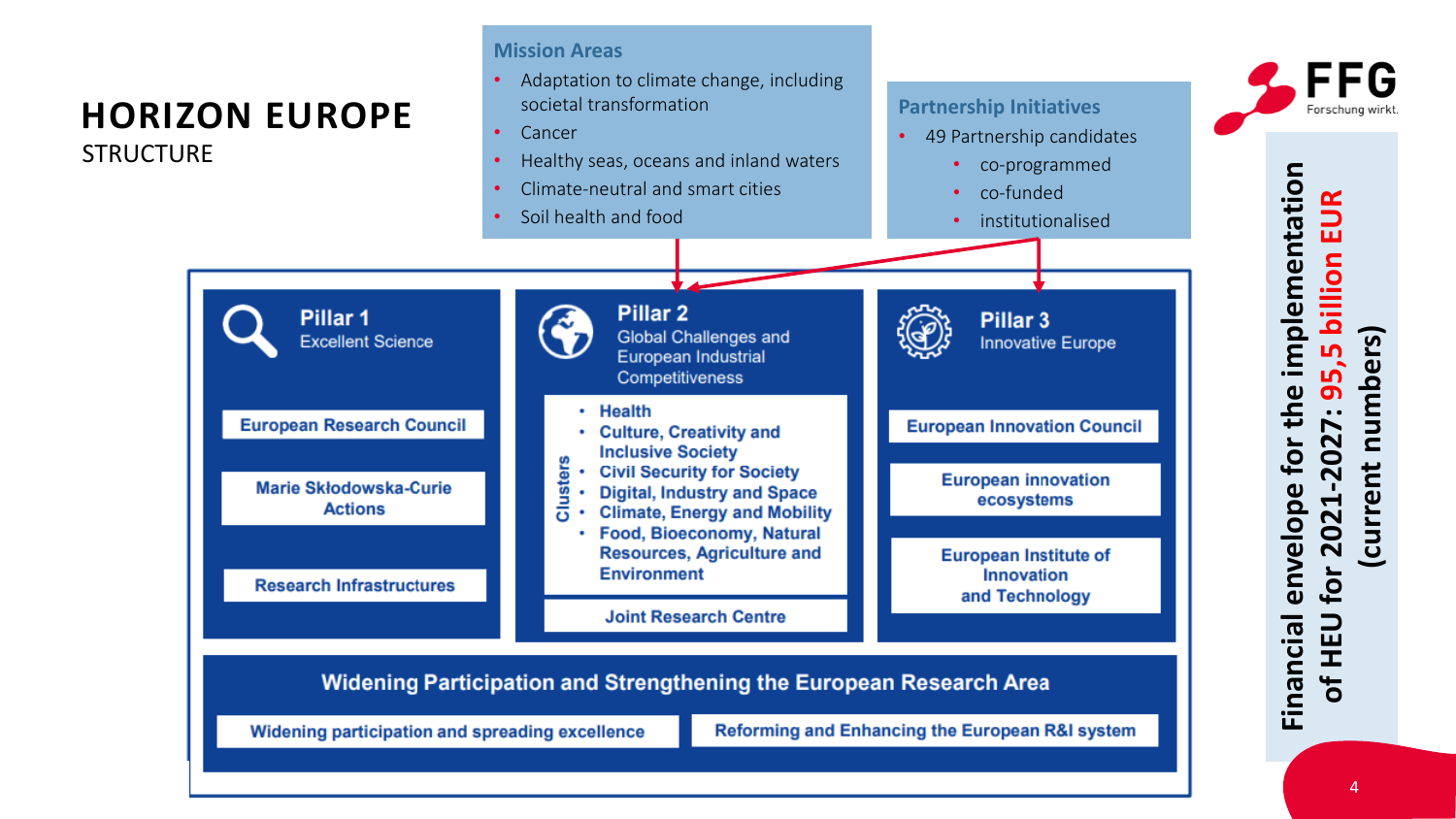**STRUCTURE** 

**Mission Areas**

- Adaptation to climate change, including societal transformation
- **Cancer**
- Healthy seas, oceans and inland waters
- Climate-neutral and smart cities
- Soil health and food



- 49 Partnership candidates
	- co-programmed
	- co-funded
	- institutionalised



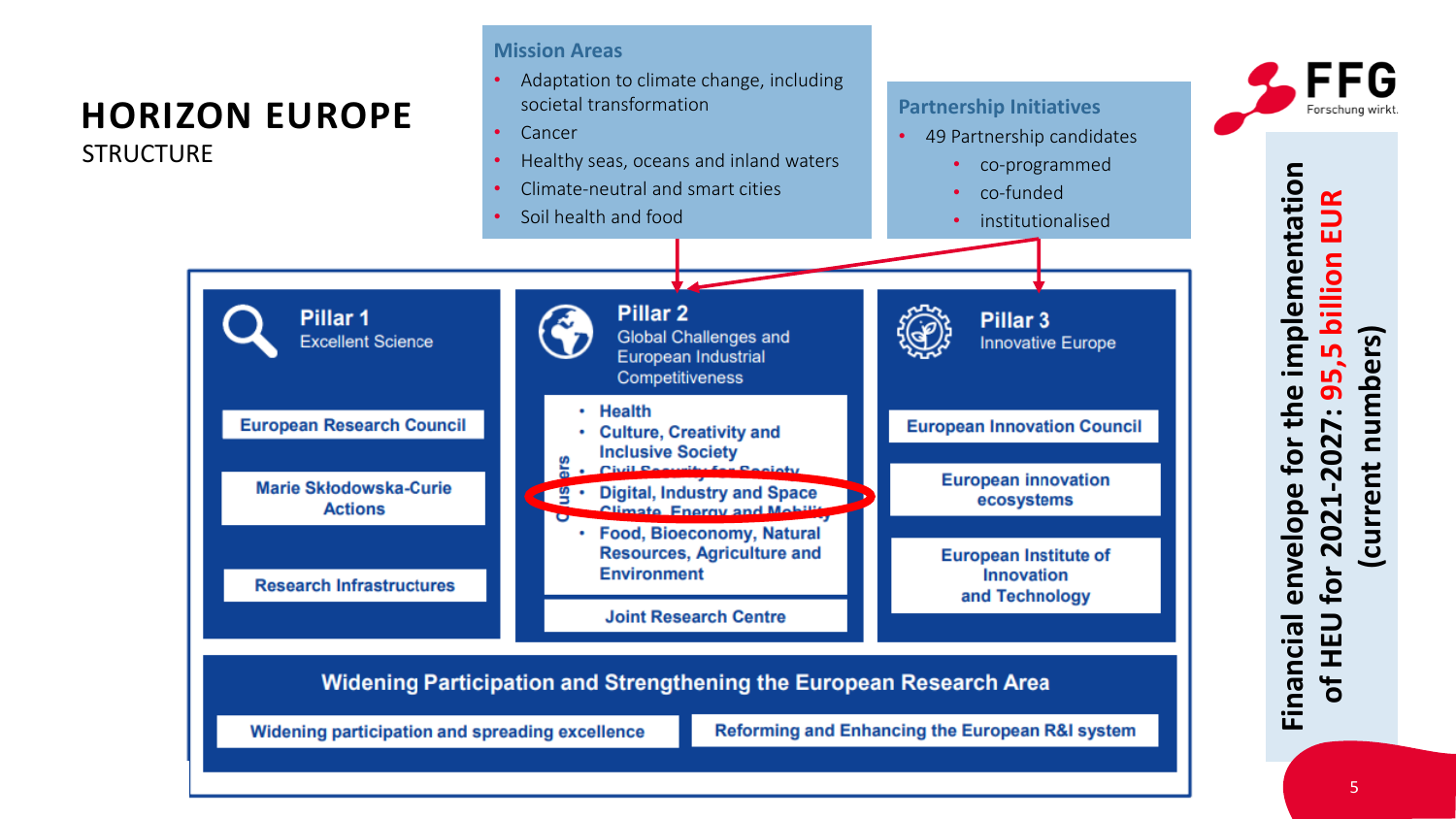CLUSTER 4 – DIGITAL, INDUSTRY AND SPACE

### **Structure of the Cluster:**

#### **6 Destinations:**

- 1. Climate neutral, circular and digitised production
- 2. Increased autonomy in key strategic value chains for resilient industry
- 3. World leading data and computing technologies
- 4. Digital and emerging technologies for competitiveness and fit for the green deal
- 5. Strategic autonomy in developing, deploying and using global space-based infrastructures, services, applications and data
- 6. A human-centred and ethical development of digital and industrial technologies

**Each destination has various sections**

**H2020 Nano, Materials, Production**

call budget 2021-2022: 734 M€

call budget 2021-2022: 760 M€

call budget 2021-2022: 349 M€

call budget 2021-2022: 734 M€

call budget 2021-2022: 497 M€

call budget 2021-2022: 328 M€

**Space Digital**



#### **10 Partnership Candidates:**

#### **Institutional Partnership (Art. 187):**

- KDT Key Digital Technologies
- SNS Smart networks and Services
- EuroHPC HPC European Partnership for High Performance Computing
- **Metrology**

#### **Co-programmed Partnerships**

- Made in Europe (FoF)
- Photonics
- Artificial Intelligence, data and robotics
- Processes4Planet (SPIRE)
- Clean Steel
- Global Competitive Space Systems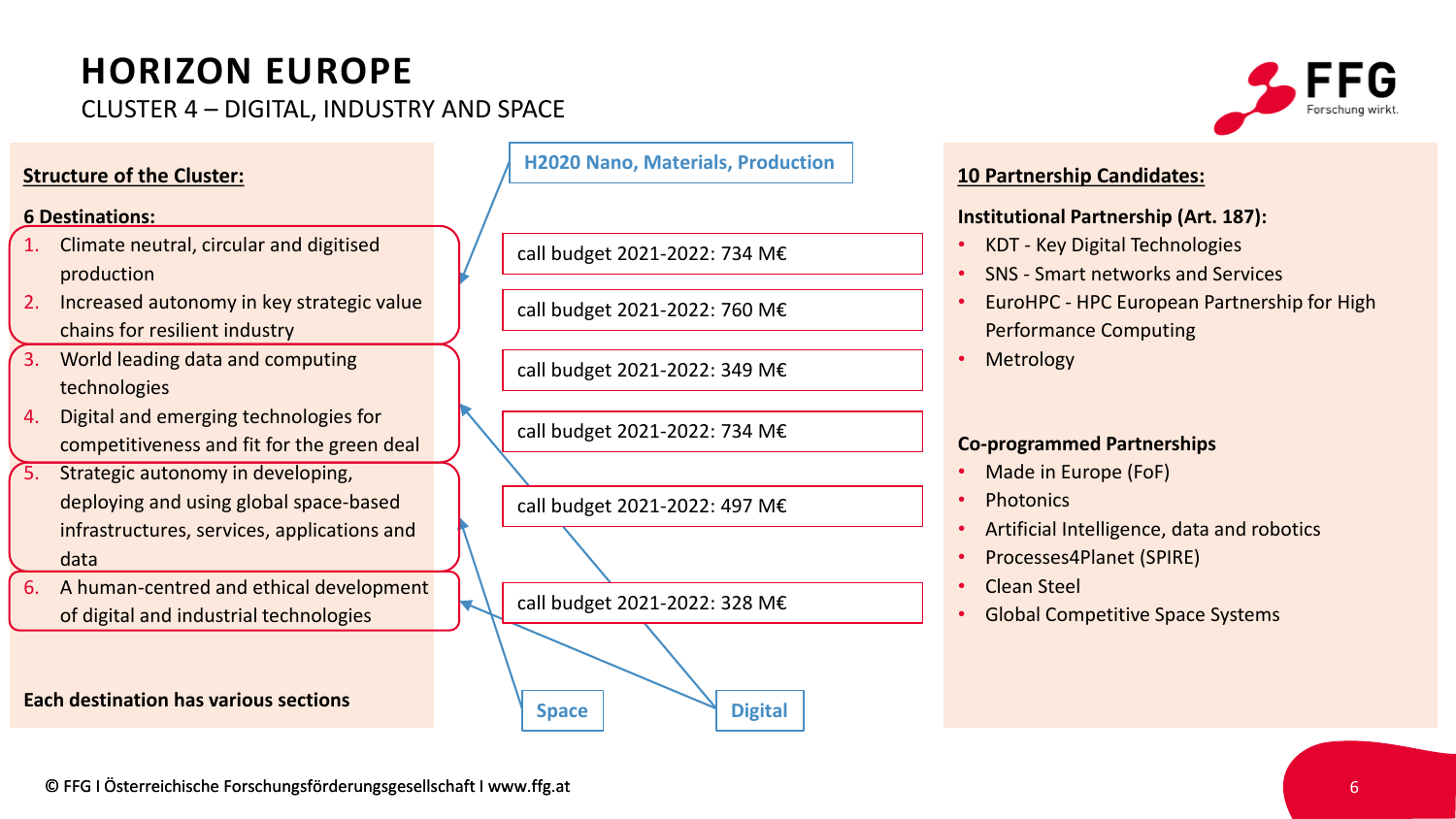IMPACT LOGIC



- EC Policy Priorities: Green Deal, Europe fit for the Digital Age, Economy that Works for People
- Key Strategic Orientations (KSOs): strategic goals in the EC policy priorities where R&I can make a substantial contribution
- Expected impacts: Impact through R&I results on society, including the environment, economy and science
- **Destinations:** "Packages of actions" in the Work programs to reach the Expected Impacts
- Calls for proposals: each destination will be implemented through Calls for proposals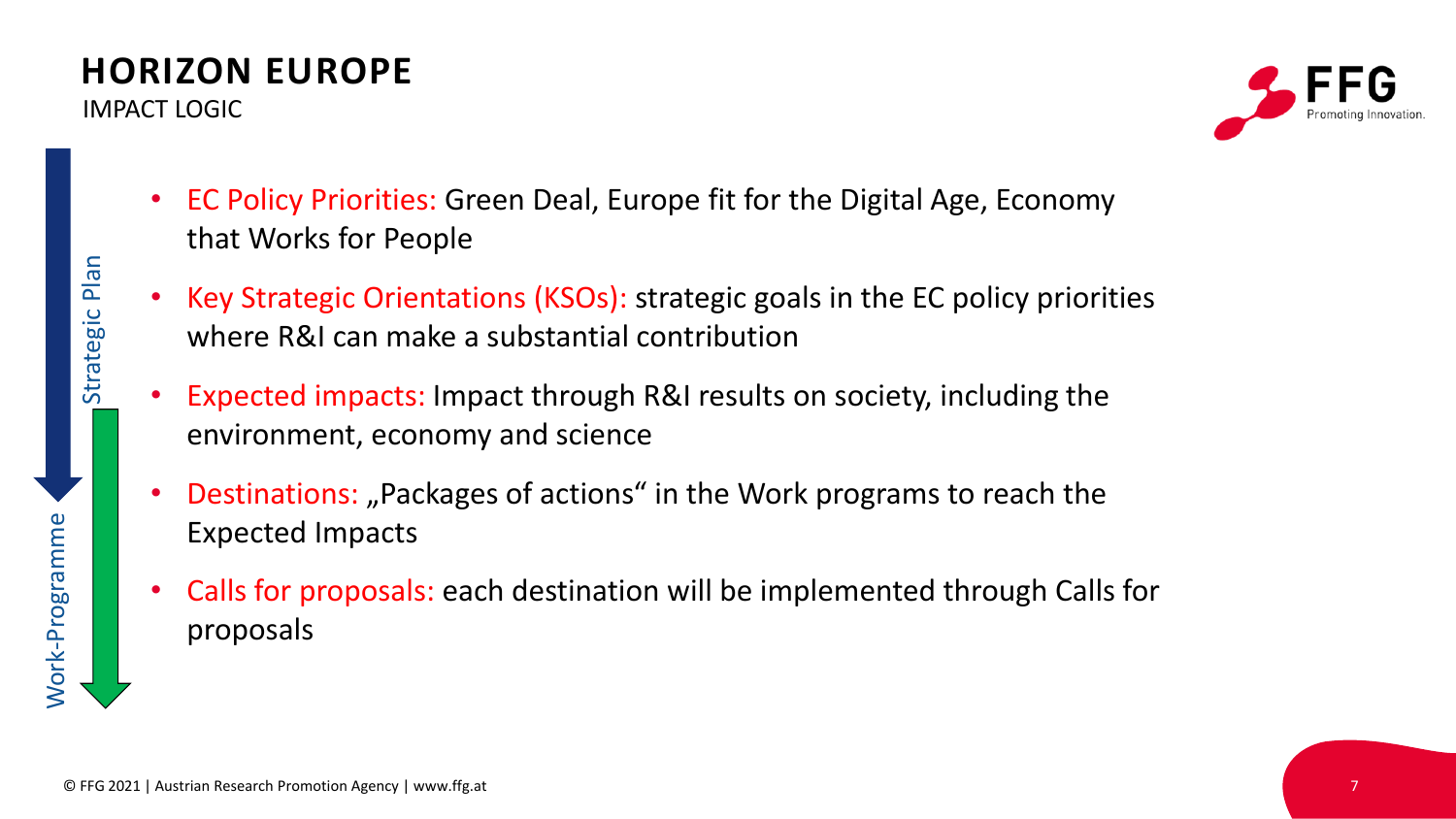

- **Participation:** natural personas, legal persons and international organisations
- **Minimum requirements: 3 legal entities** which are independent of each other and are based in **3 different EU Member States** or associated countries; at least one entity must be located in EU.
- Specific conditions for participation may apply to
	- Coordination and Support Actions (CSA)
	- specific project types (PCP und PPI)
	- sensitive topics (Art. 22.5)
- **Eligibility:** Organisations from
	- EU-Member States
	- Associated countries
	- other countries if stated in the Work Programme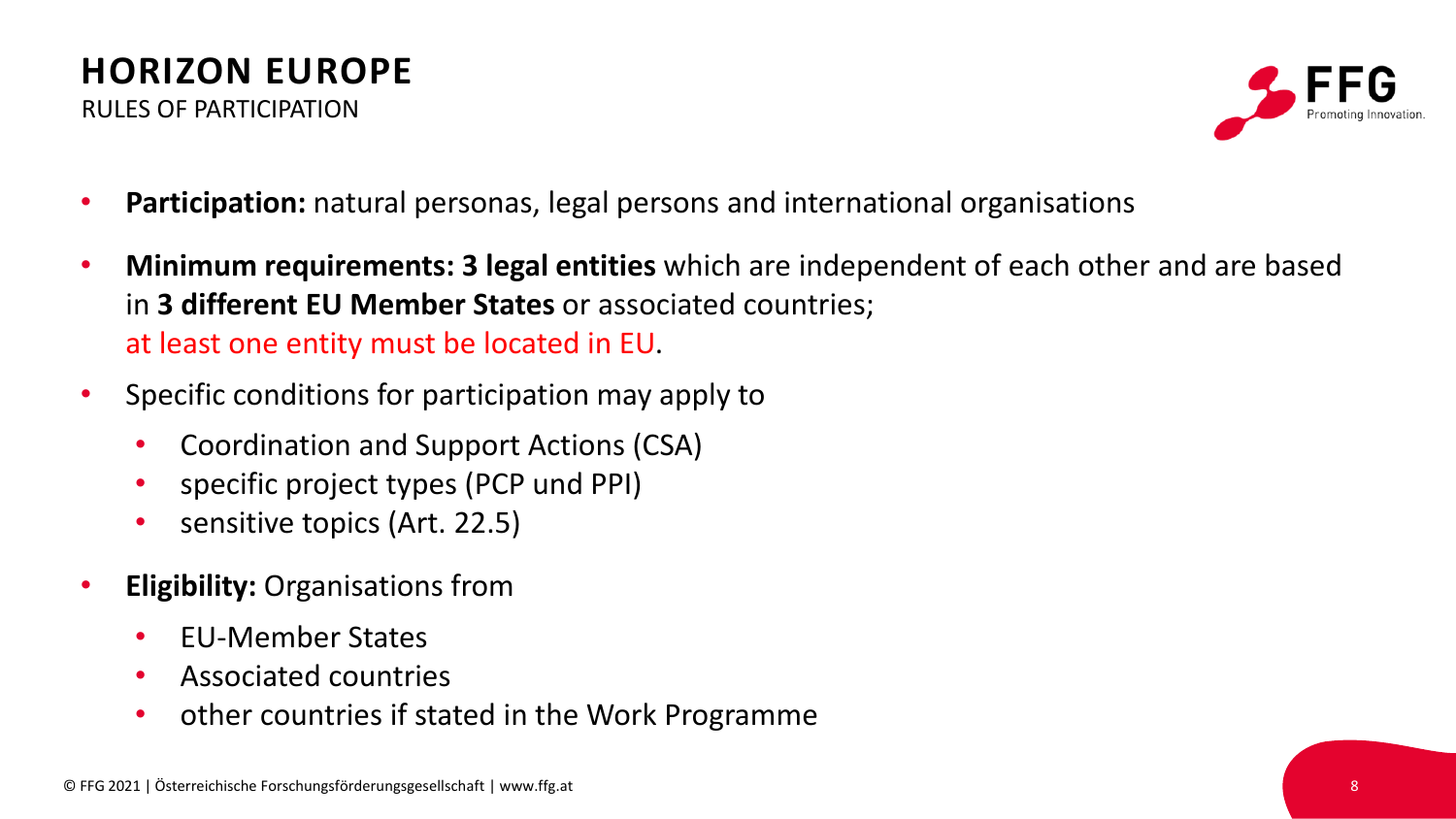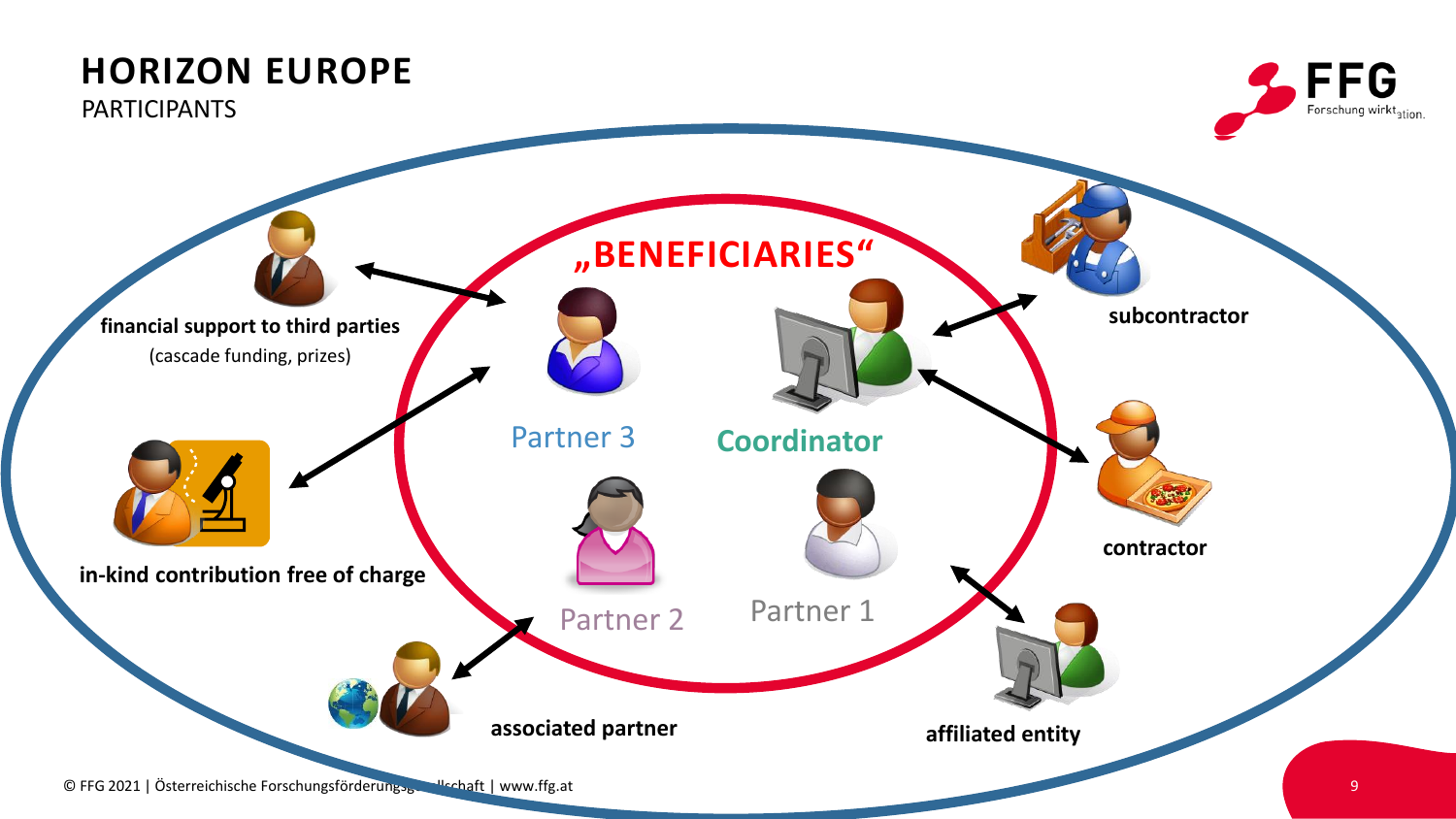TYPES OF ACTION & FUNDING RATES



# Research & Innovation Actions (**RIA**), Coordination & Support Actions (**CSA**): **100 % for** *all* participants

Innovation Actions (**IA**):

**70 %** or 100% (for Non-Profit-Organisations)

Indirect Costs: 25 % of direct refundable costs

| <b>Direct costs</b> | Indirect costs | <b>Total costs</b> | <b>Funding</b><br>rate | <b>Funding</b>  |
|---------------------|----------------|--------------------|------------------------|-----------------|
| $100 \text{ } \in$  | $25 \in$       | 125 $\epsilon$     | 100 %                  | 125 $\epsilon$  |
| 100€                | 25€            | 125 $\epsilon$     | 70 %                   | 87,5 $\epsilon$ |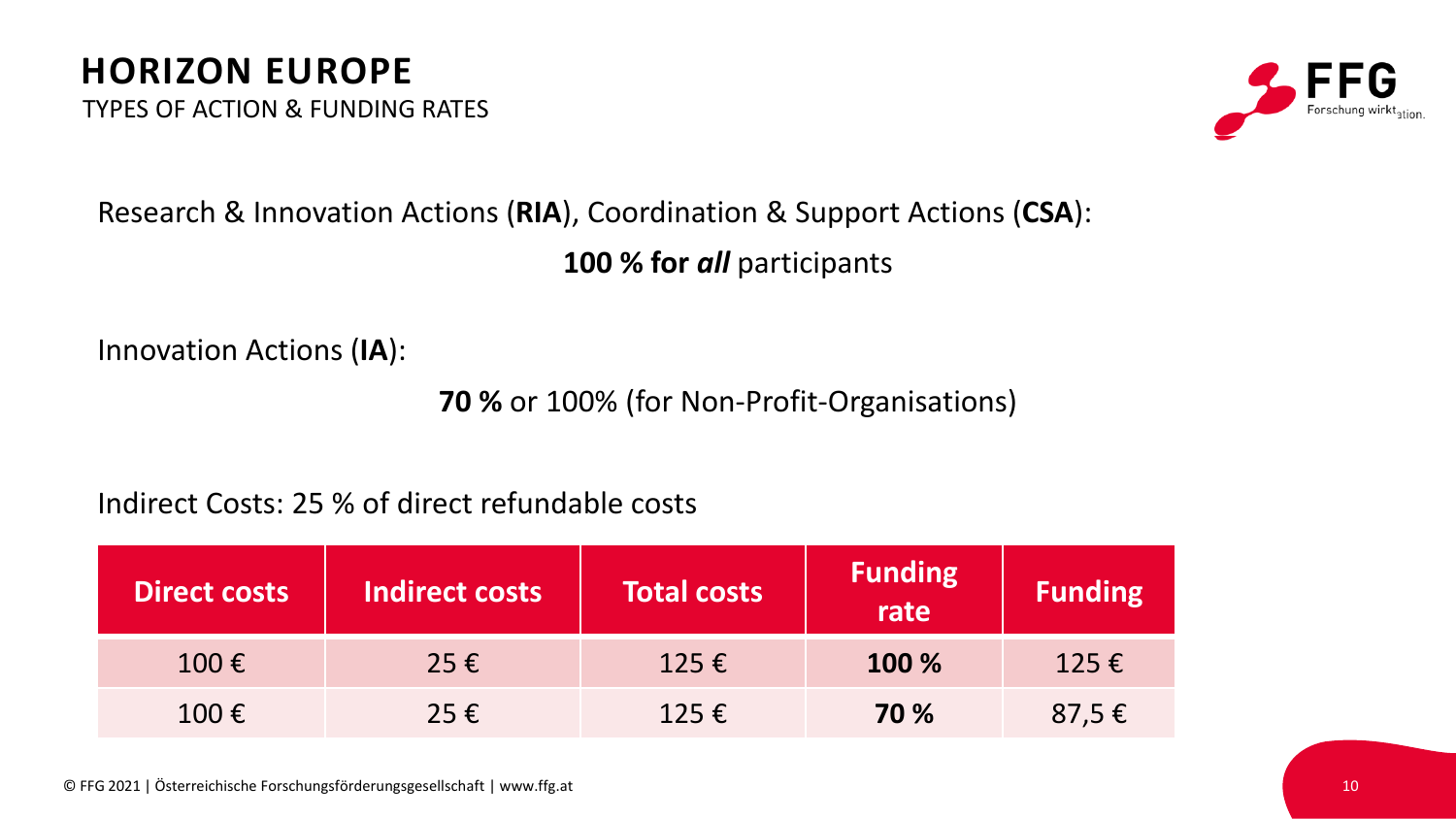IMPORTANT INFORMATION & LINKS





### **FFG Horizon Europe**

<https://www.ffg.at/Europa/Horizon-Europe>



**Funding & Tender Portal** https://ec.europa.eu/info/funding[tenders/opportunities/portal/screen/home](https://ec.europa.eu/info/funding-tenders/opportunities/portal/screen/home)



**HEU Cluster 4**

https://ec.europa.eu/info/research-andinnovation/funding/fundingopportunities/funding-programmes-and-opencalls/horizon-europe/cluster-4-digital-industryand-space\_en



**FFG Akademie** [https://www.ffg.at/content/ffg-akademie](https://www.horizon-europe-community.at/)die-termine-auf-einen-blick



### **Work Programme**

https://ec.europa.eu/info/funding[tenders/opportunities/docs/2021-2027/horizon/wp](https://ec.europa.eu/info/funding-tenders/opportunities/docs/2021-2027/horizon/wp-call/2021-2022/wp-7-digital-industry-and-space_horizon-2021-2022_en.pdf)call/2021-2022/wp-7-digital-industry-andspace\_horizon-2021-2022\_en.pdf



**EU-Performance Monitoring** <https://www.ffg.at/Monitoring>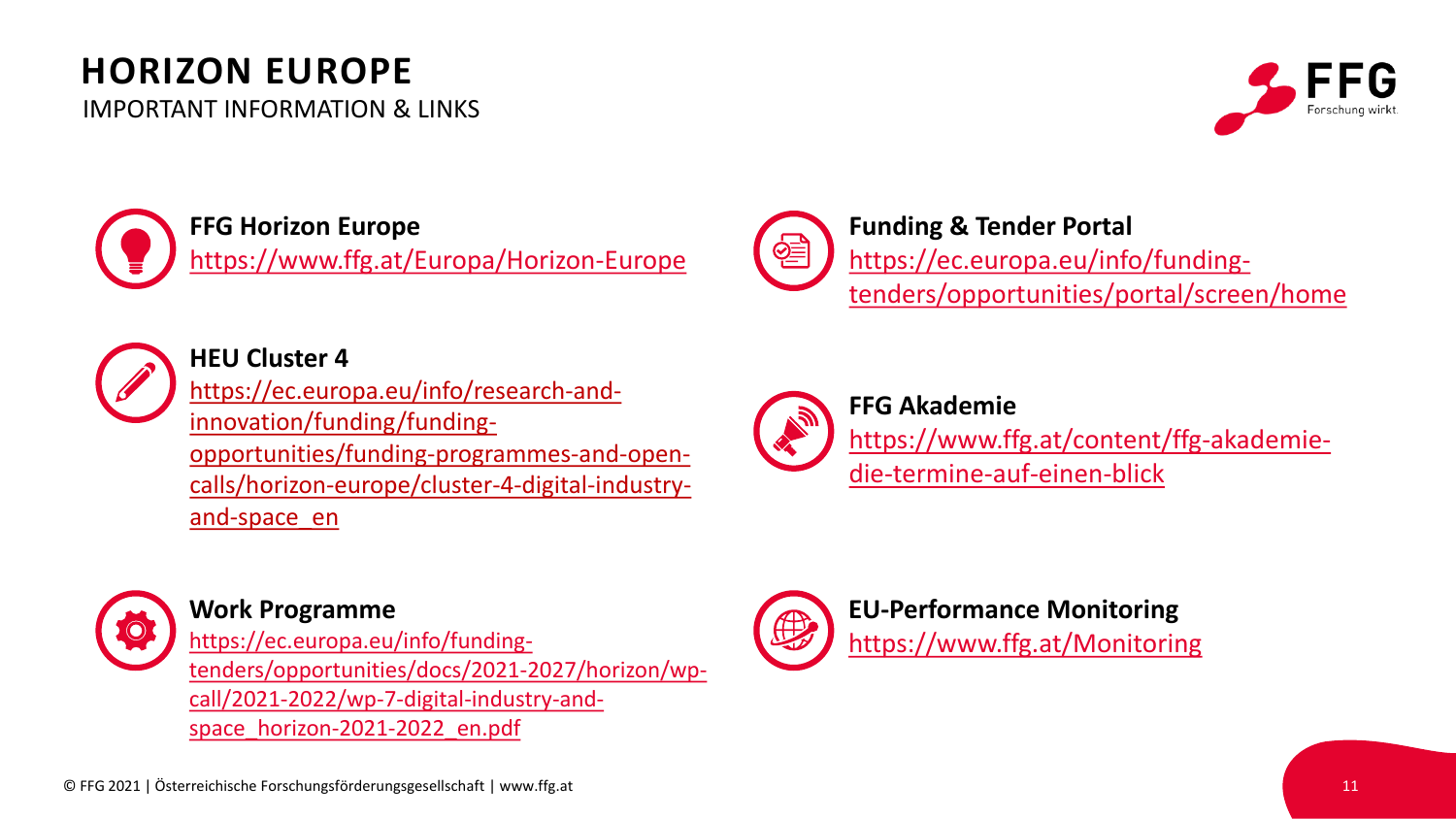WEBINAR TIPS & TRICKS

- 30.09.2021 10:00 – 11:00
- For people currently actively involved in a proposal preparation!

Sign up here: https://www.ffg.at/europa/heu/veranstaltunge n/cluster4\_2021-09-30

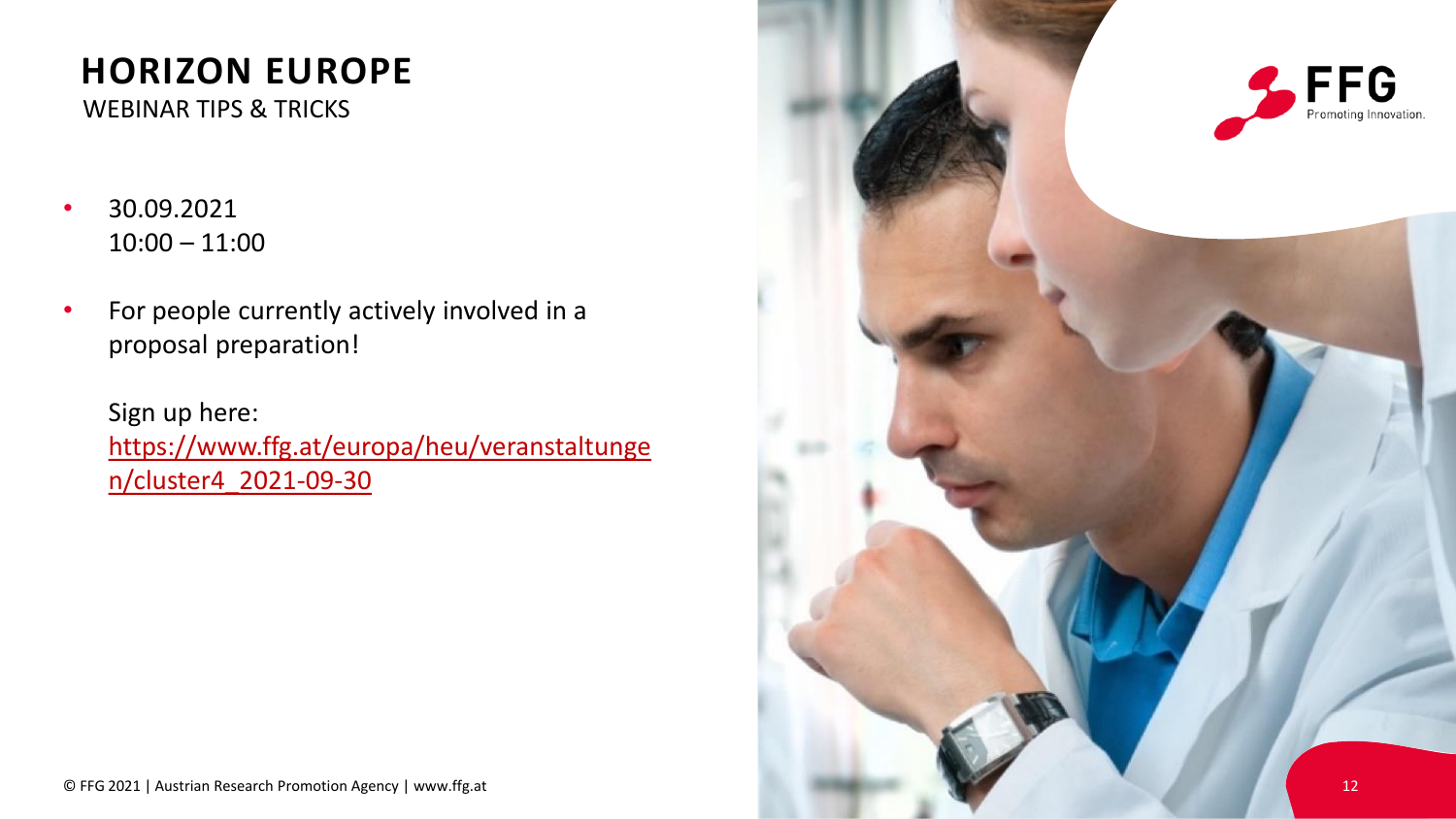

## **DIGITAL EUROPE PROGRAMME**

© FFG 2021 | Österreichische Forschungsförderungsgesellschaft | www.ffg.at 13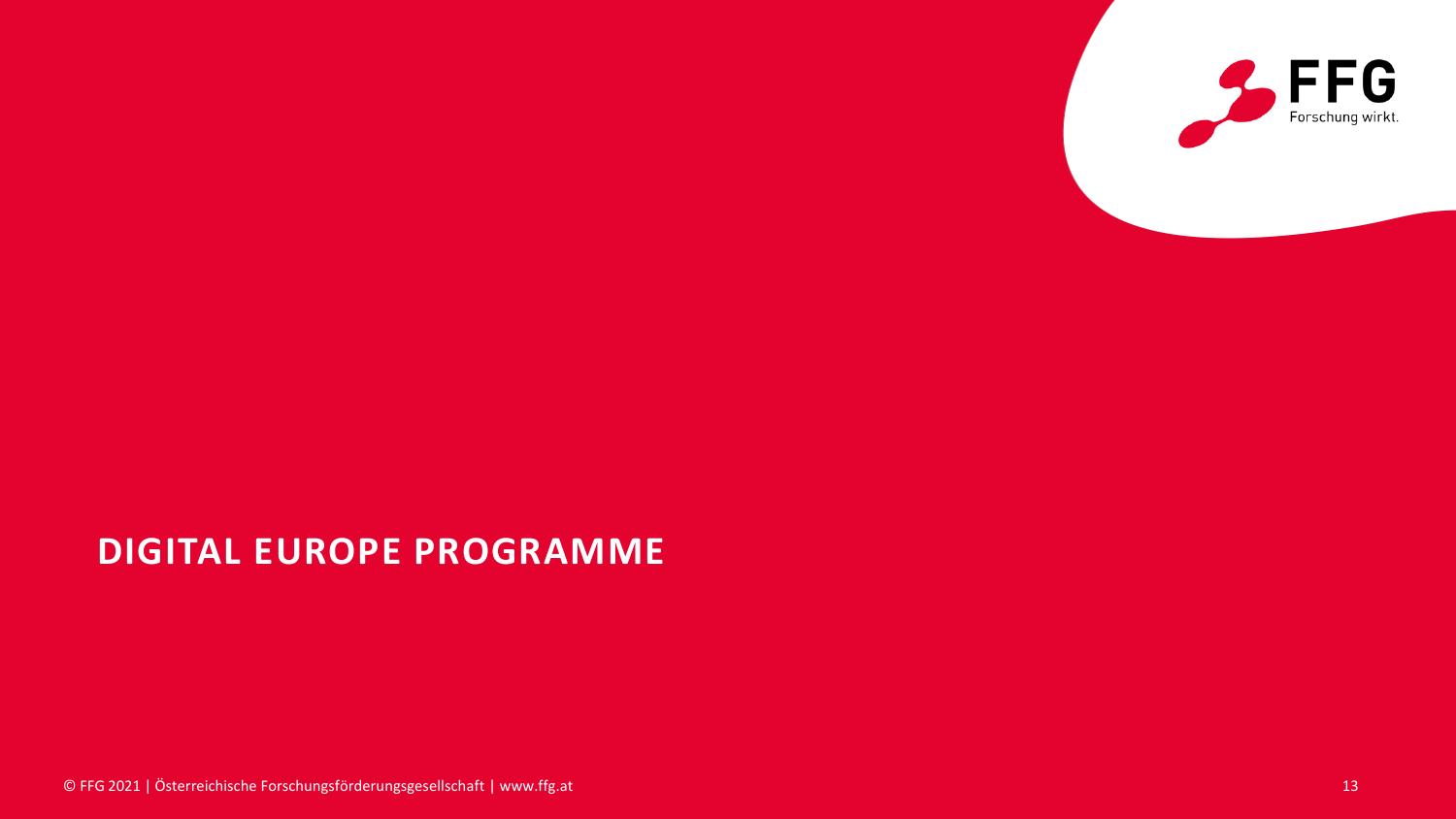# **HORIZON EUROPE & DIGITAL EUROPE PROGRAMME**



| <b>Horizon Europe</b>                                                                                                                                                             | <b>DIGITAL Europe</b>                                                                                                                                    | Horizon Europe Cluster 4 and<br>Digital Europe Programme will                                                   |  |
|-----------------------------------------------------------------------------------------------------------------------------------------------------------------------------------|----------------------------------------------------------------------------------------------------------------------------------------------------------|-----------------------------------------------------------------------------------------------------------------|--|
| Supports the earlier stages of the innovation<br>chain<br>Fund research and innovation (R&I)<br>activities, including preliminary testing,<br>proof of concept and pilot projects | Enables the technological deployment<br>Large scale pilots in real conditions<br>$\bullet$<br>Take over successful research results and use<br>$\bullet$ | be managed by the same EU<br>Executive Agency in order to<br>ensure further coherence<br>between the programmes |  |
|                                                                                                                                                                                   | them for new deployments                                                                                                                                 |                                                                                                                 |  |
| Research<br>Innovation                                                                                                                                                            | <b>Deployment</b><br>Full<br>und pre-<br>operation<br>operation                                                                                          |                                                                                                                 |  |

#### © FFG 2021 | Österreichische Forschungsförderungsgesellschaft | www.ffg.at 14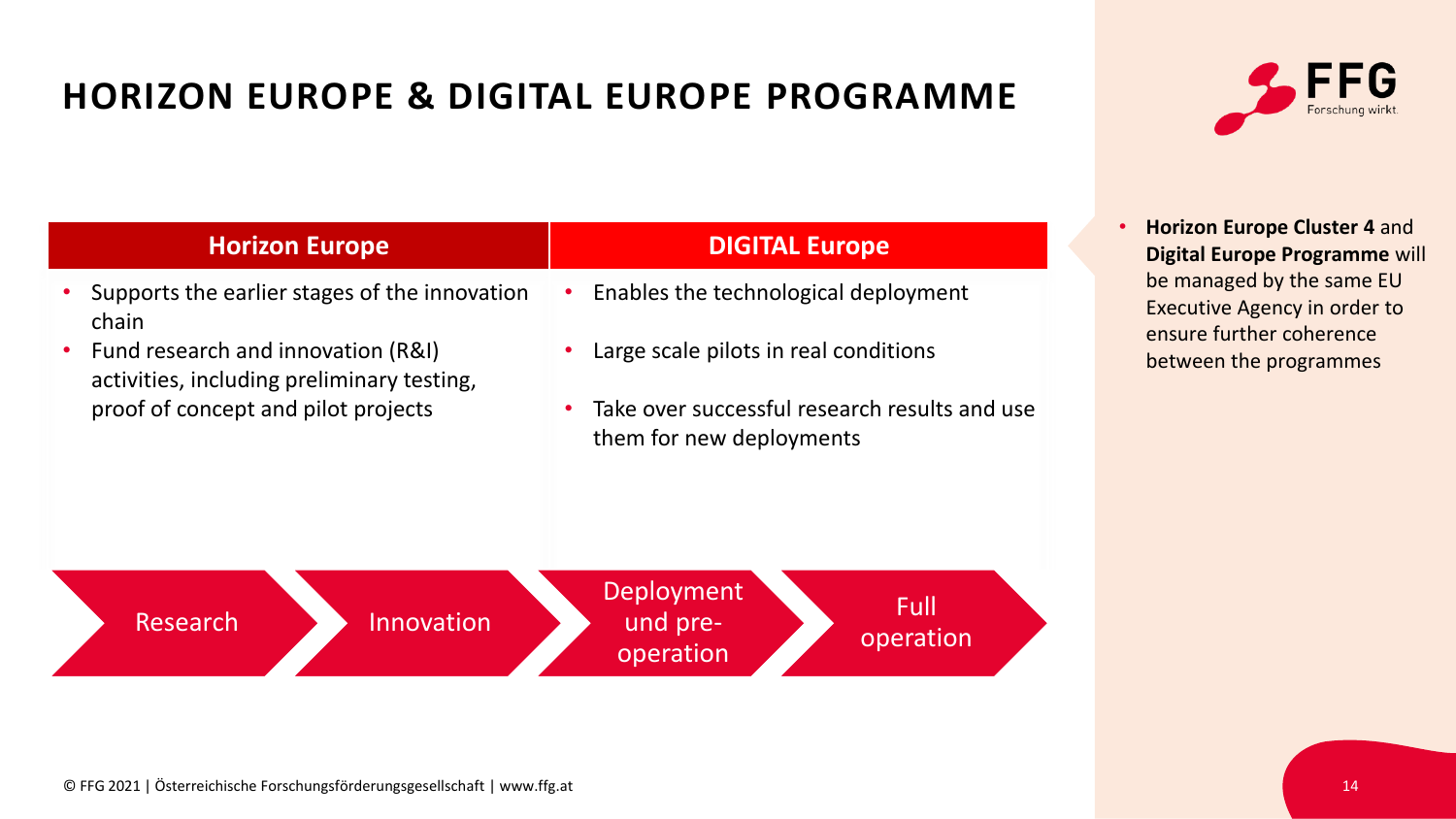## **DIGITAL EUROPE PROGRAMME** MAIN OBJECTIVES



| <b>Objectives</b>                                                                                                                                                                                                                                                                                                                                                                                      | <b>NON-Objectives</b> |
|--------------------------------------------------------------------------------------------------------------------------------------------------------------------------------------------------------------------------------------------------------------------------------------------------------------------------------------------------------------------------------------------------------|-----------------------|
| Strengthen and promote Europe's capacities in key<br>digital technology areas through large-scale<br>deployment<br>Promote digital transformation<br>٠<br>Promote access to digital technologies<br>٠<br>Focus on private sector and in areas of public<br>٠<br>interest<br>Widen the diffusion and uptake of Europe's key<br>٠<br>digital technology<br>Support in areas where the market failed<br>٠ | Research!             |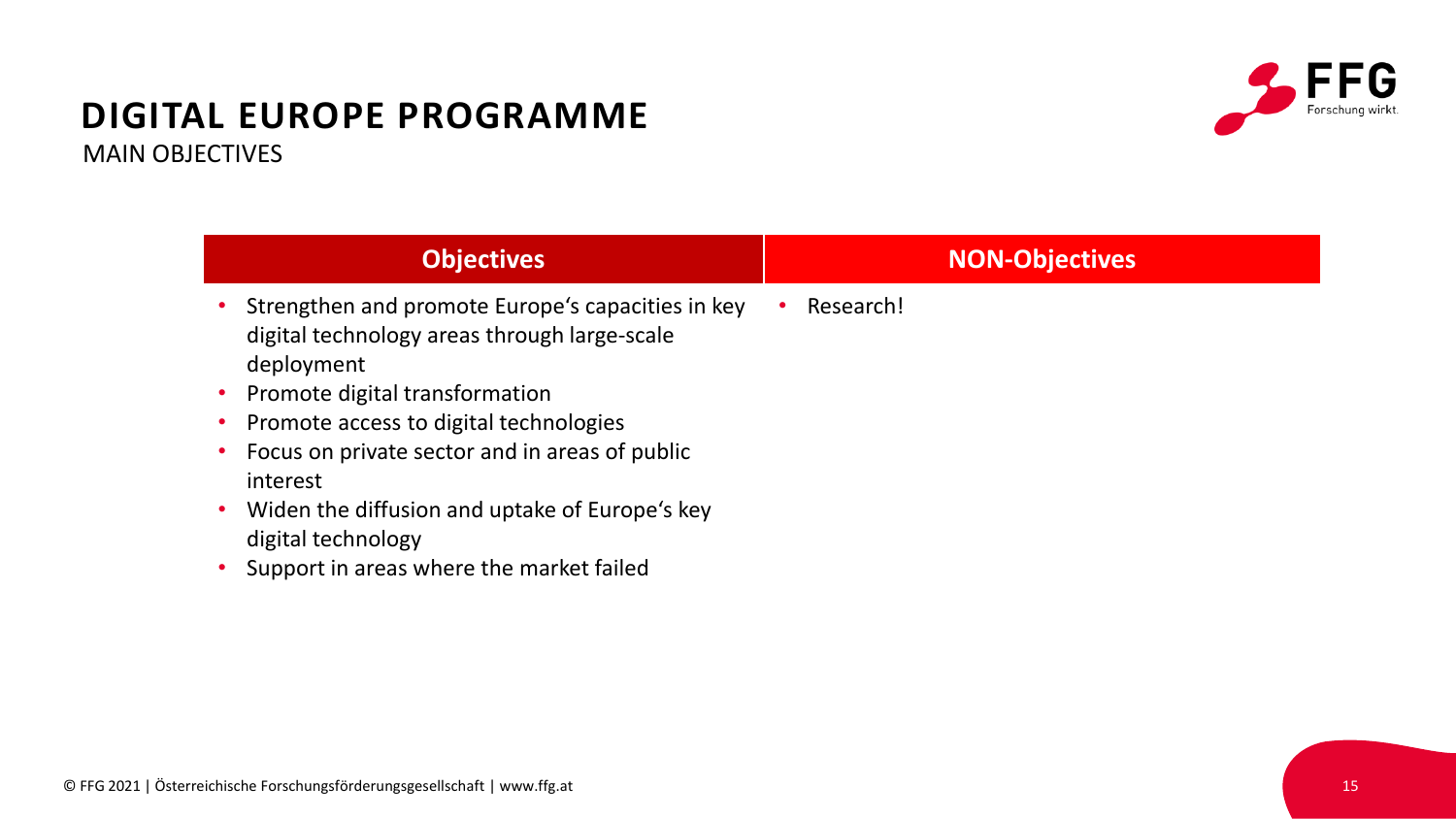### **DIGITAL EUROPE PROGRAMME** MAIN OBJECTIVES



| <b>Objectives</b>                                                                                                                                 |           | <b>NON-Objectives</b> |
|---------------------------------------------------------------------------------------------------------------------------------------------------|-----------|-----------------------|
| Strengthen and promote Europe's capacities in key<br>digital technology areas through large-scale<br>deployment<br>Promote digital transformation | Research! |                       |
| Promote access to digital technologies                                                                                                            |           |                       |
| Focus on private sector and in areas of public<br>interest                                                                                        |           |                       |
| Widen the diffusion and uptake of Europe's key<br>digital technology                                                                              |           |                       |
| Support in areas where the market failed                                                                                                          |           |                       |



European Digital Innovation Hubs (EDIH) support companies to dynamically respond to digital challenges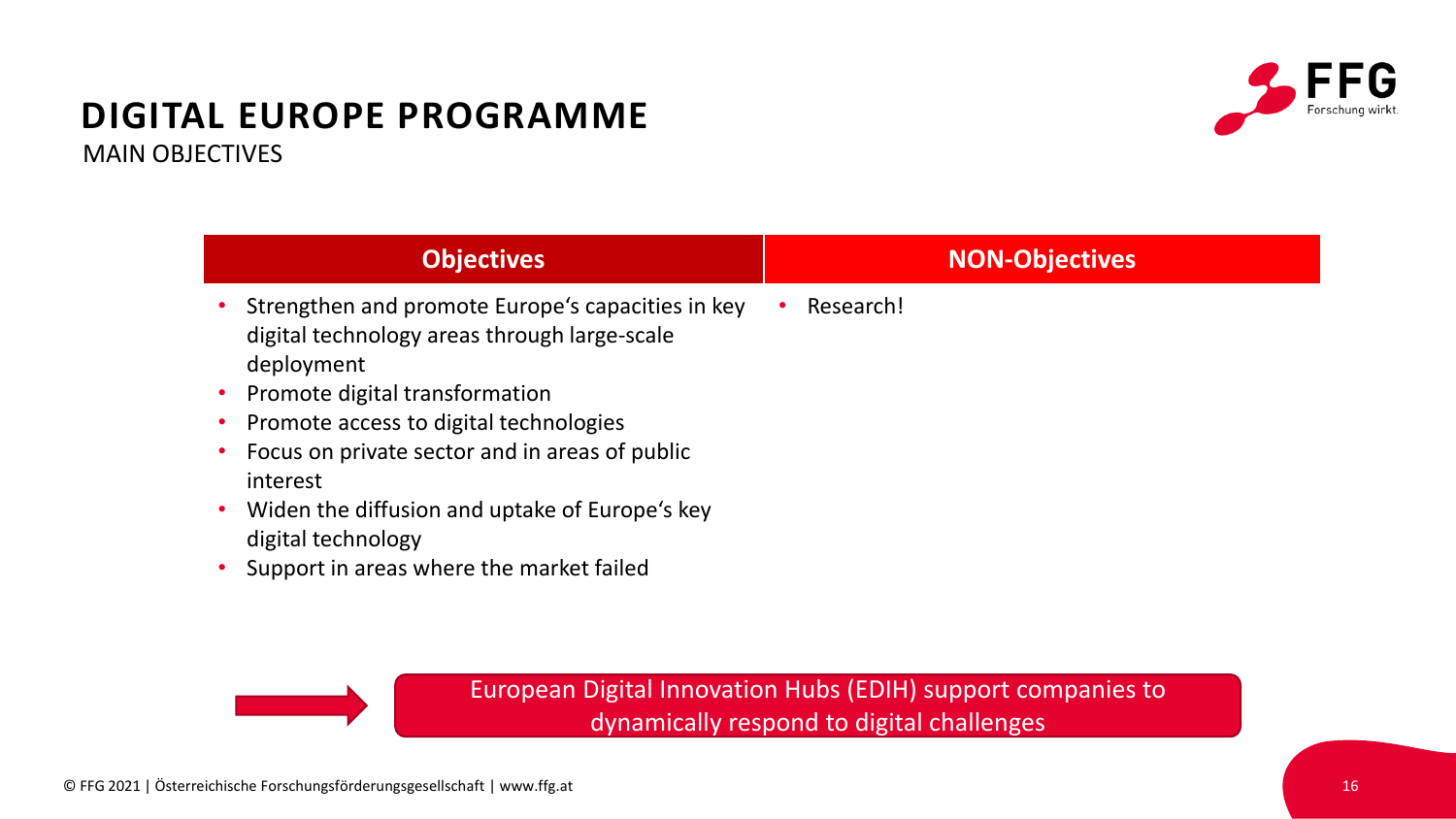## **KEY AREAS AND WORK PROGRAMMES**





### **Kea areas and Work Programmes**

Key Areas are implemented in 4 work programmes:

- HPC (EUROHPC JU)
- DEP WP (EC, executive agency)
- Cybersecurity (CCCN)
- EDIH WP (EC)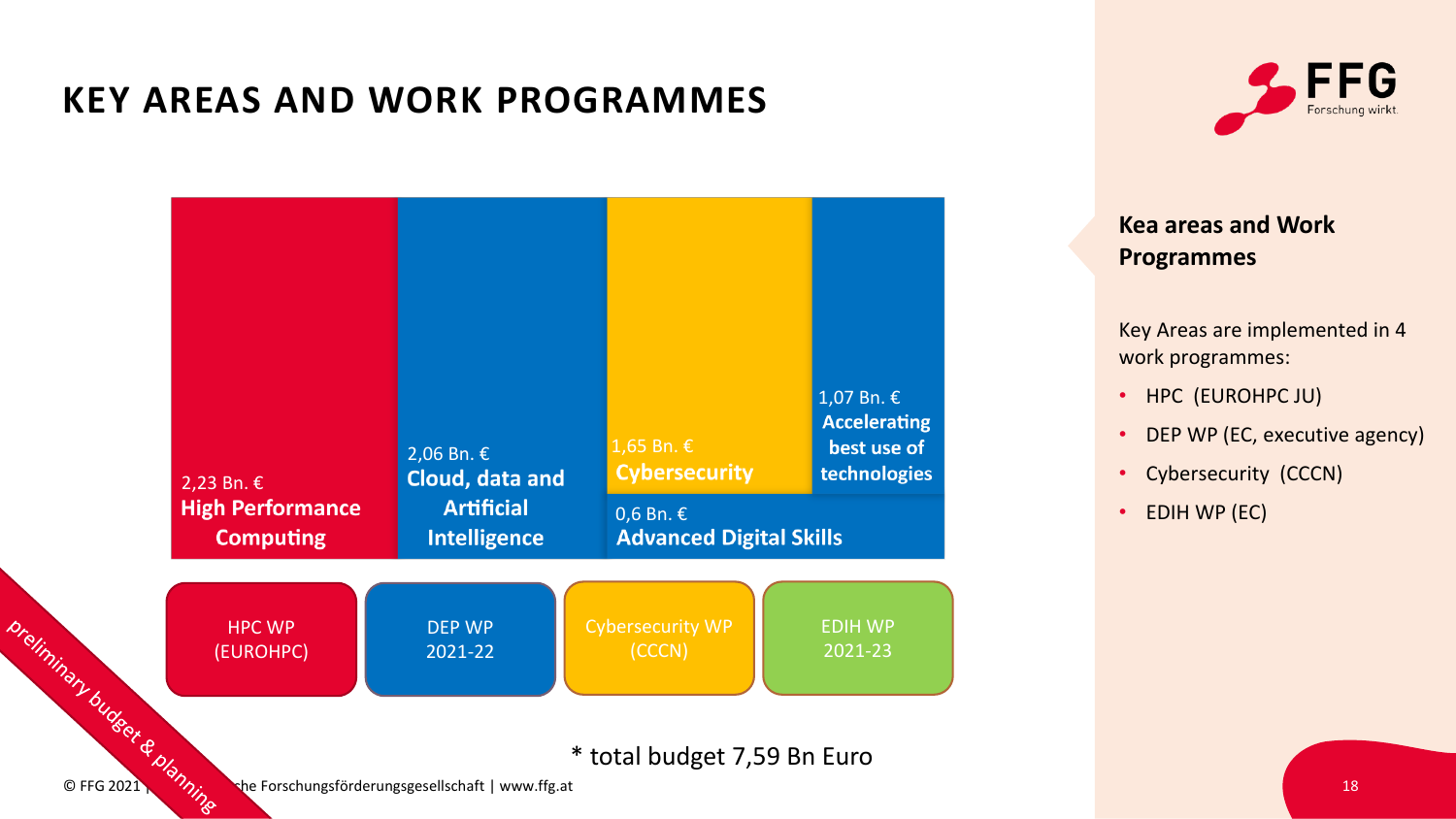

## **DIGITAL EUROPE PROGRAMME**

#### PROGRAMME STRUCTURE

#### ACCELERATING THE BEST USE OF DIGITAL TECHNOLOGIES

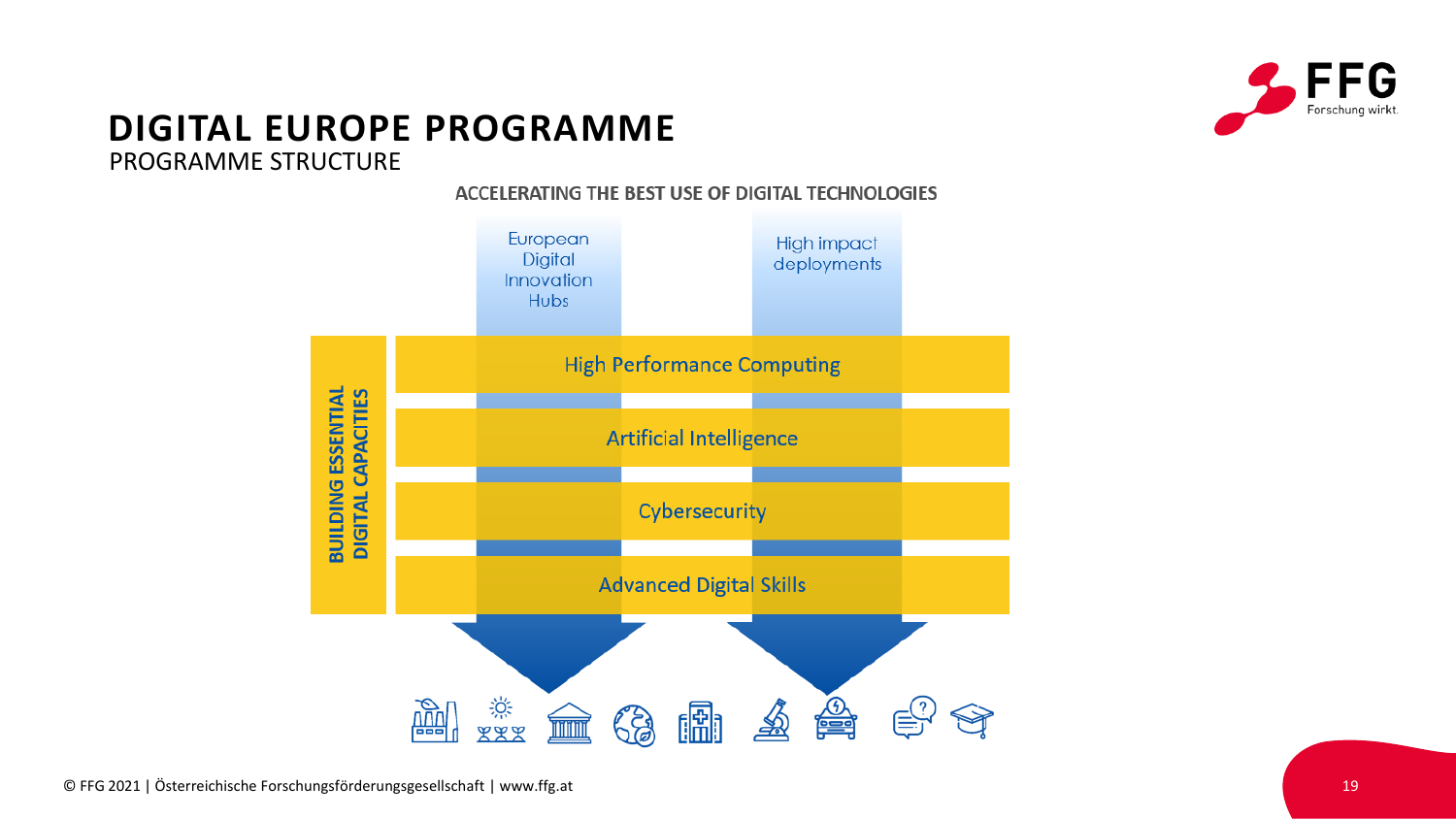

20

## **DIGITAL EUROPE PROGRAMME**

TYPES OF ACTION & FUNDING RATES

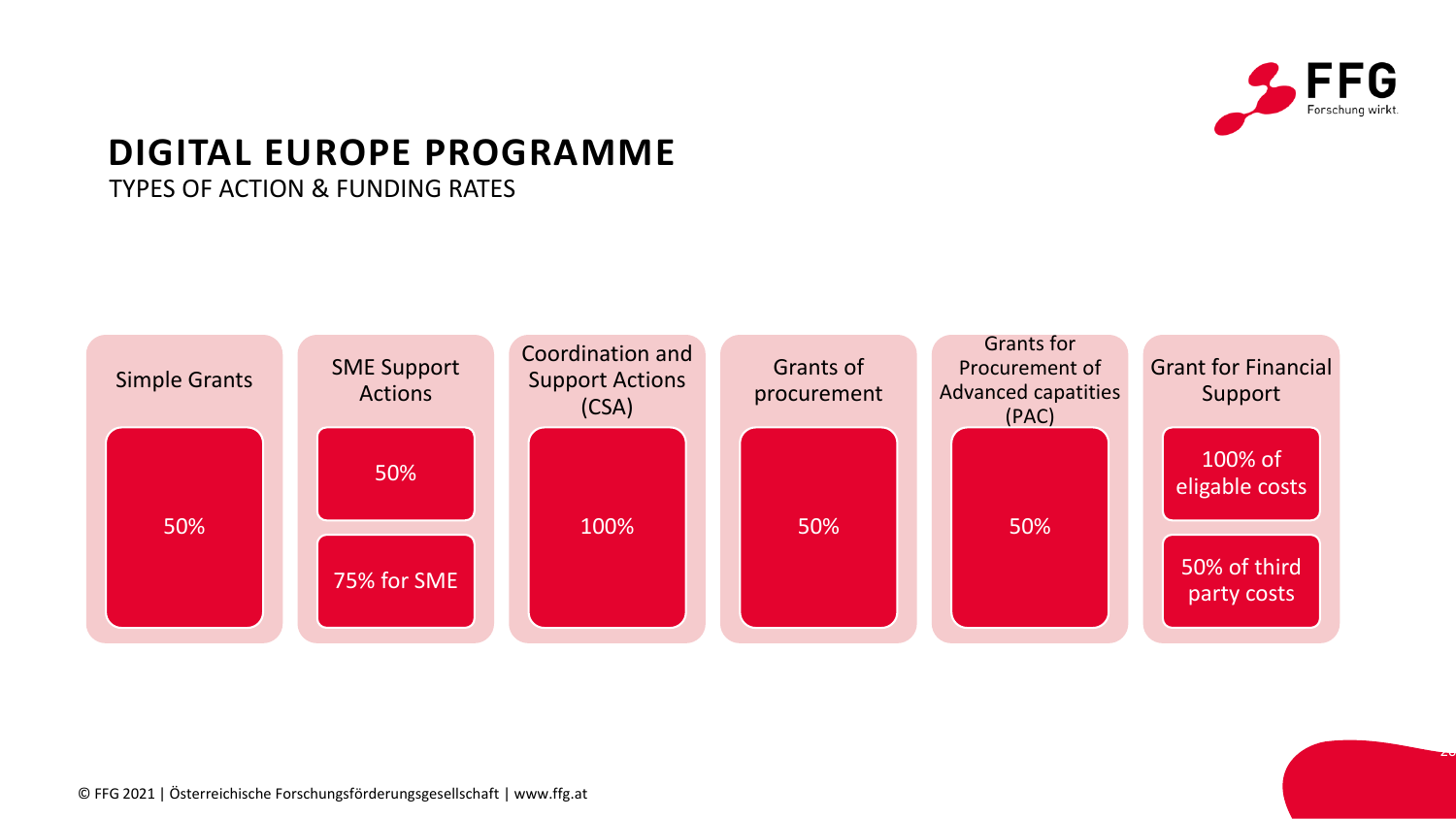

### **DIGITAL EUROPE PROGRAMME** EUROPEAN DIGITAL INNOVATION HUBS (EDIH)

EDIH are an important tool in the DIGITAL Europe Programm – they will support SME and public sector organisations with respect to their transformation efforts in the fields of *AI, HPC, Cybersecurity, Advanced Digital Skills and accelerating the best use of technologies*. Services of an EDIH:

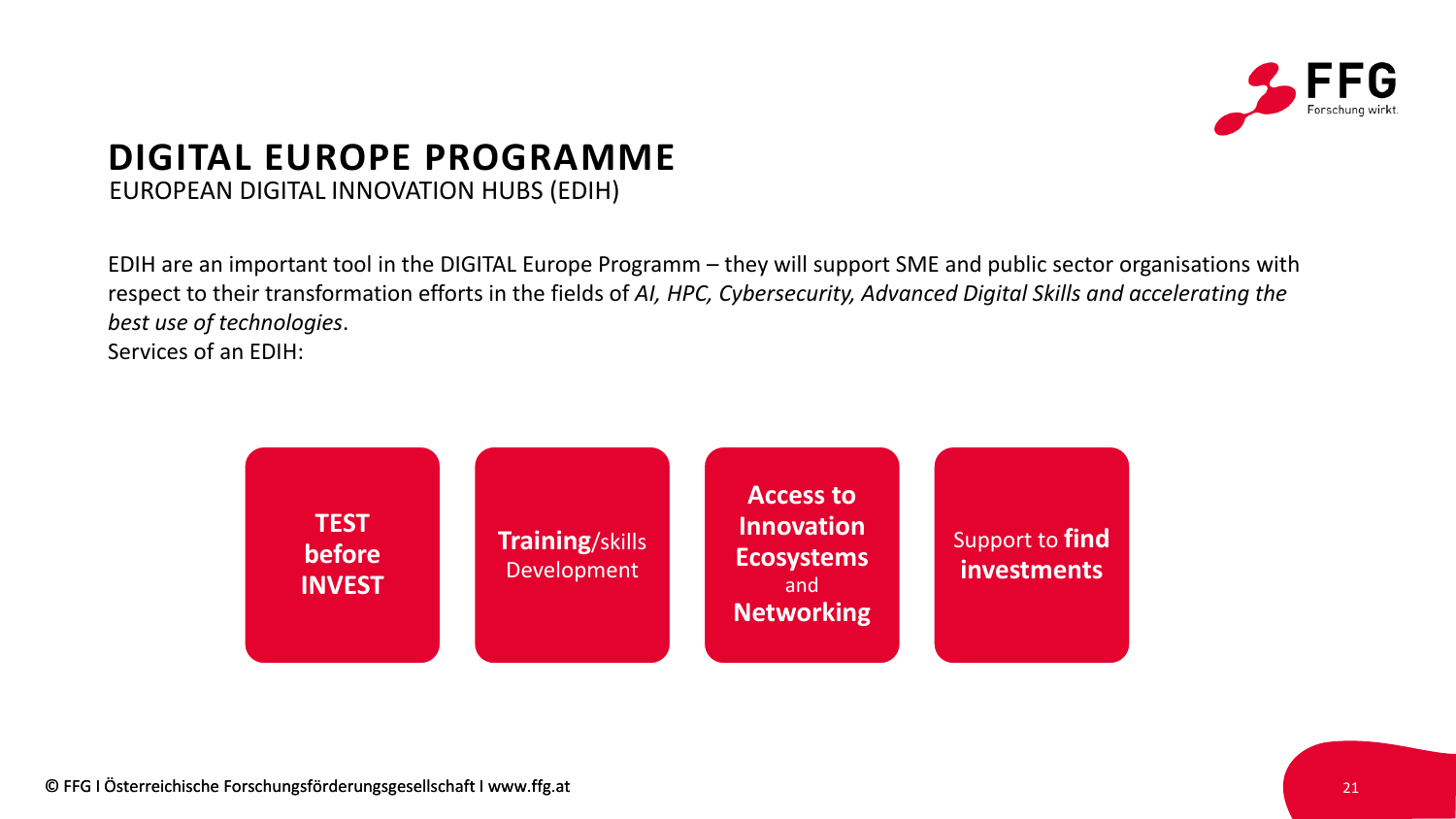

23

## **DIGITAL EUROPE PROGRAMME**

(PRELIMINARY) TIMELINE

- Final version of the Work Programme
- Programme Comittee
- Opening of 1st Call



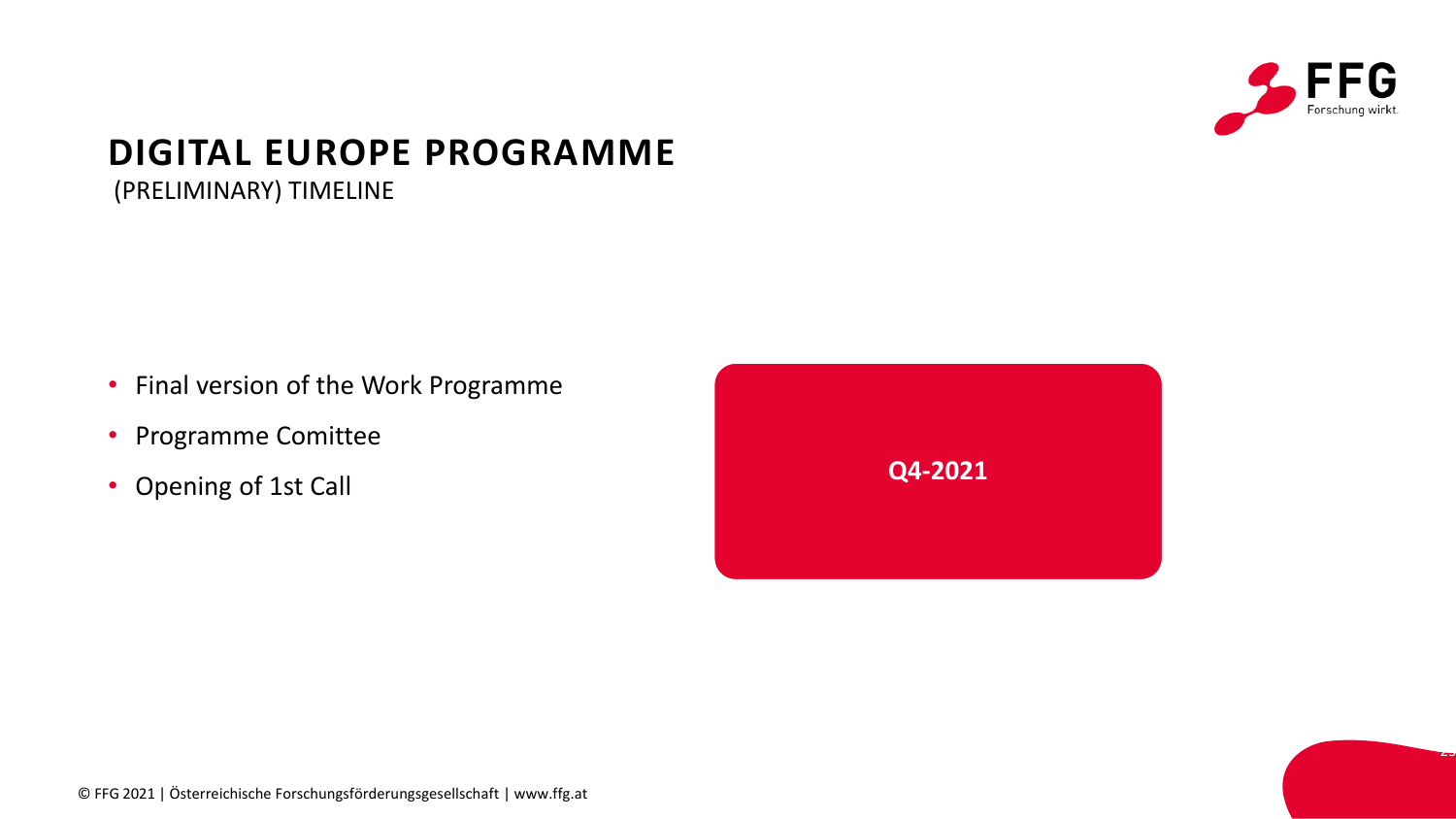

# **DIGITAL EUROPE PROGRAMME**

IMPORTANT INFORMATION AND LINKS



**FFG DIGITAL Europe Programme** https://www.ffg.at/europa/digital



**EC DIGITAL Europe Programme**

https://digitalstrategy.ec.europa.eu/en/activities/digital-

programme



**Work Programme**

https://digitalstrategy.ec.europa.eu/en/activities/workprogrammes-digital



**Funding & Tender Portal** https://ec.europa.eu/info/fundingtenders/opportunities/portal/screen/progra mmes/digital



**FFG Akademie**

[https://www.ffg.at/content/ffg-akademie](https://www.horizon-europe-community.at/)die-termine-auf-einen-blick



**EU-Performance Monitoring** <https://www.ffg.at/Monitoring>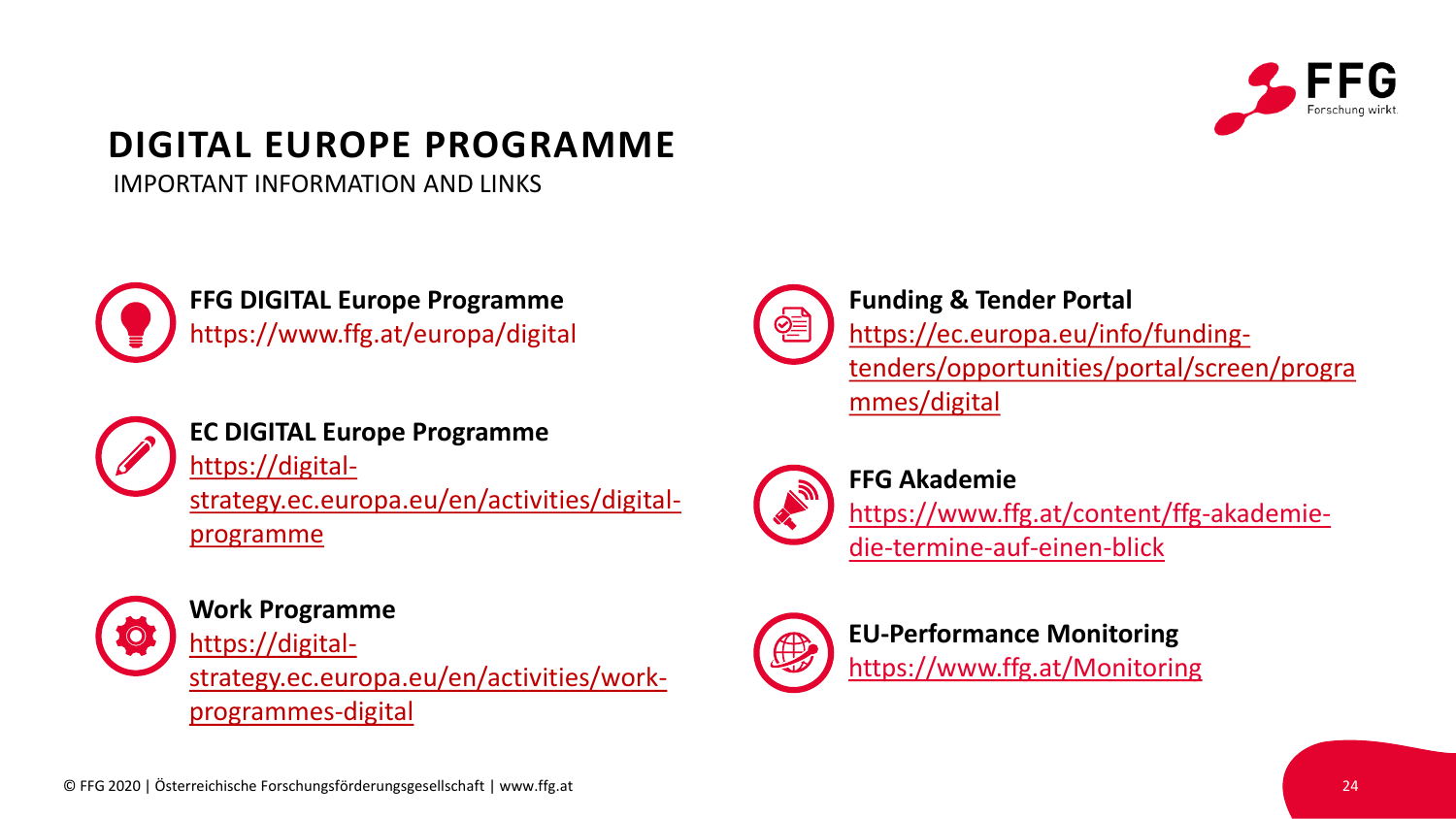

## **FFG MAIN SERVICES – FREE OF CHARGE**



**Contact us**  by email, phone call…if you have any questions!



### **FFG Academy trainings**

participate in our proposal writing trainings



**Register for our newsletter** https://www.ffg.at/form/newsletter-europa



#### **Proposalcheck**

send us your proposal (as advanced as possible) and we give you written feedback



**Check of project idea** send us your "One pager" and we can discuss by phone or video-call



### **Join the community**

Website, newsletter, events => stay up to date!